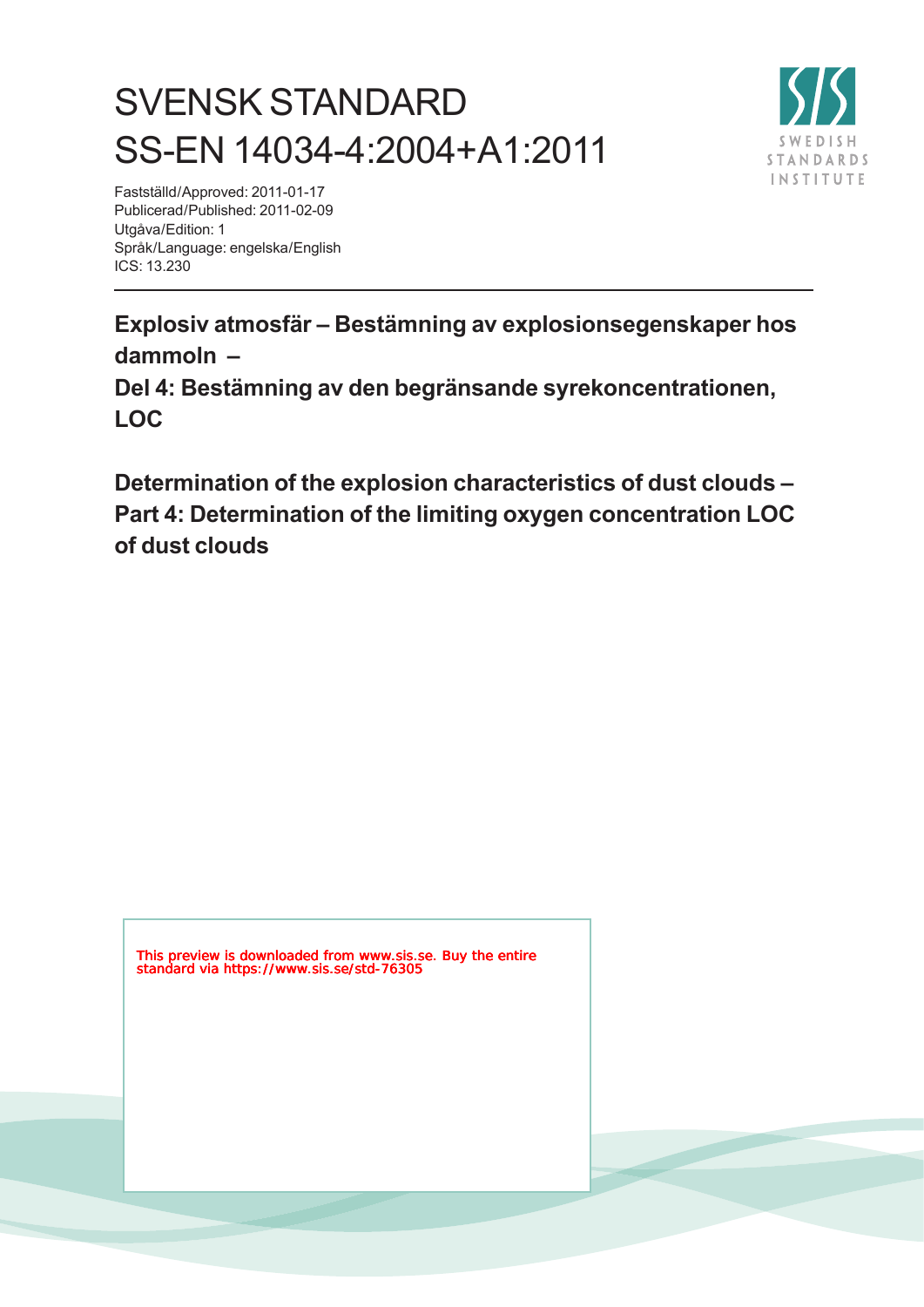## Standarder får världen att fungera

*SIS (Swedish Standards Institute) är en fristående ideell förening med medlemmar från både privat och offentlig sektor. Vi är en del av det europeiska och globala nätverk som utarbetar internationella standarder. Standarder är dokumenterad kunskap utvecklad av framstående aktörer inom industri, näringsliv och samhälle och befrämjar handel över gränser, bidrar till att processer och produkter blir säkrare samt effektiviserar din verksamhet.* 

#### **Delta och påverka**

Som medlem i SIS har du möjlighet att påverka framtida standarder inom ditt område på nationell, europeisk och global nivå. Du får samtidigt tillgång till tidig information om utvecklingen inom din bransch.

#### **Ta del av det färdiga arbetet**

Vi erbjuder våra kunder allt som rör standarder och deras tillämpning. Hos oss kan du köpa alla publikationer du behöver – allt från enskilda standarder, tekniska rapporter och standardpaket till handböcker och onlinetjänster. Genom vår webbtjänst e-nav får du tillgång till ett lättnavigerat bibliotek där alla standarder som är aktuella för ditt företag finns tillgängliga. Standarder och handböcker är källor till kunskap. Vi säljer dem.

#### **Utveckla din kompetens och lyckas bättre i ditt arbete**

Hos SIS kan du gå öppna eller företagsinterna utbildningar kring innehåll och tillämpning av standarder. Genom vår närhet till den internationella utvecklingen och ISO får du rätt kunskap i rätt tid, direkt från källan. Med vår kunskap om standarders möjligheter hjälper vi våra kunder att skapa verklig nytta och lönsamhet i sina verksamheter.

**Vill du veta mer om SIS eller hur standarder kan effektivisera din verksamhet är du välkommen in på www.sis.se eller ta kontakt med oss på tel 08-555 523 00.**

## Standards make the world go round

*SIS (Swedish Standards Institute) is an independent non-profit organisation with members from both the private and public sectors. We are part of the European and global network that draws up international standards. Standards consist of documented knowledge developed by prominent actors within the industry, business world and society. They promote cross-border trade, they help to make processes and products safer and they streamline your organisation.*

#### **Take part and have influence**

As a member of SIS you will have the possibility to participate in standardization activities on national, European and global level. The membership in SIS will give you the opportunity to influence future standards and gain access to early stage information about developments within your field.

#### **Get to know the finished work**

We offer our customers everything in connection with standards and their application. You can purchase all the publications you need from us - everything from individual standards, technical reports and standard packages through to manuals and online services. Our web service e-nav gives you access to an easy-to-navigate library where all standards that are relevant to your company are available. Standards and manuals are sources of knowledge. We sell them.

#### **Increase understanding and improve perception**

With SIS you can undergo either shared or in-house training in the content and application of standards. Thanks to our proximity to international development and ISO you receive the right knowledge at the right time, direct from the source. With our knowledge about the potential of standards, we assist our customers in creating tangible benefit and profitability in their organisations.

**If you want to know more about SIS, or how standards can streamline your organisation, please visit www.sis.se or contact us on phone +46 (0)8-555 523 00**



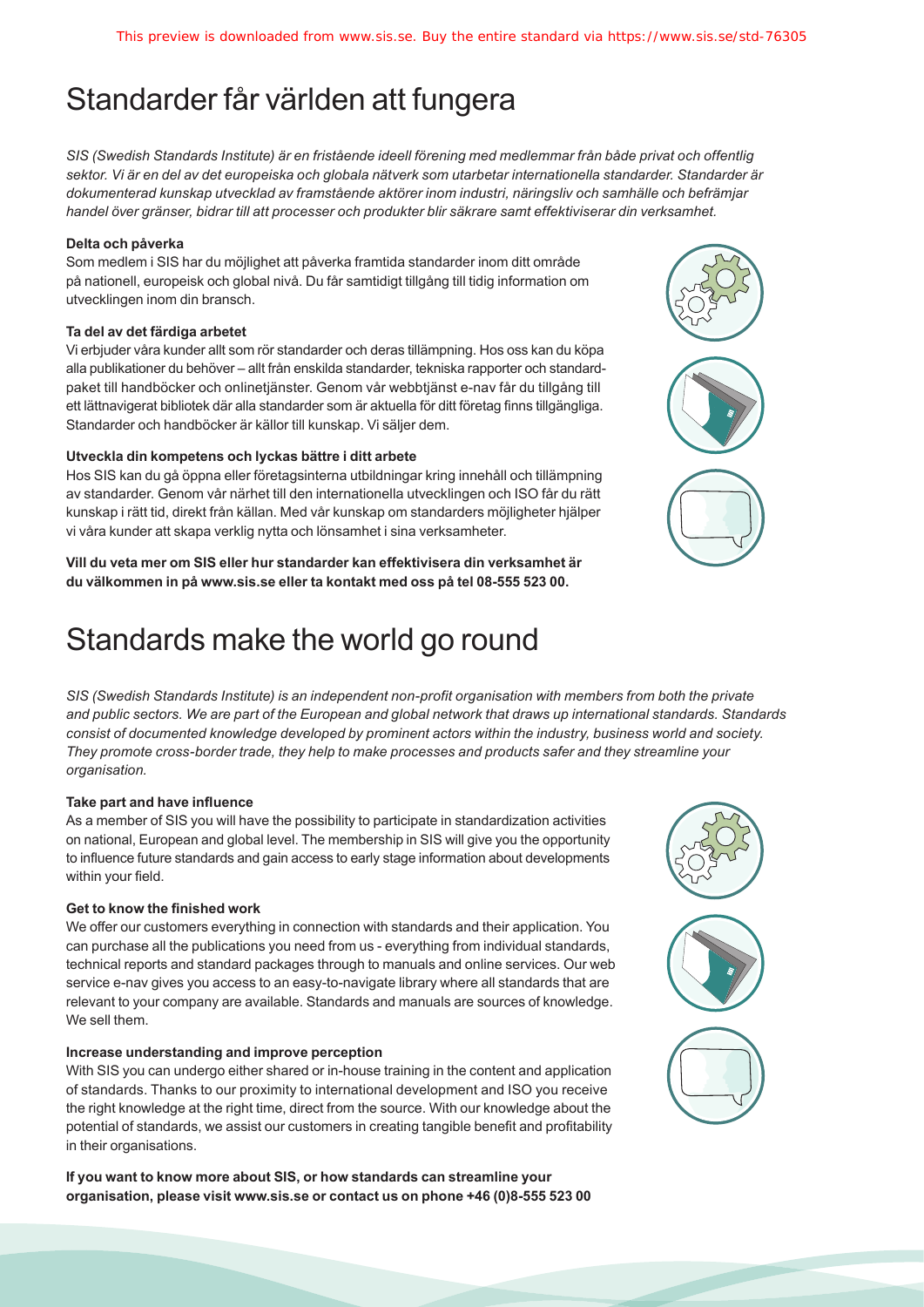Europastandarden EN 14034-4:2004+A1:2011 gäller som svensk standard. Detta dokument innehåller den officiella engelska versionen av EN 14034-4:2004+A1:2011.

Denna standard ersätter SS-EN 14034-4:2004, utgåva 1.

The European Standard EN 14034-4:2004+A1:2011 has the status of a Swedish Standard. This document contains the official version of EN 14034-4:2004+A1:2011.

This standard supersedes the Swedish Standard SS-EN 14034-4:2004, edition 1.

© Copyright/Upphovsrätten till denna produkt tillhör SIS, Swedish Standards Institute, Stockholm, Sverige. Användningen av denna produkt regleras av slutanvändarlicensen som återfinns i denna produkt, se standardens sista sidor.

© Copyright SIS, Swedish Standards Institute, Stockholm, Sweden. All rights reserved. The use of this product is governed by the end-user licence for this product. You will find the licence in the end of this document.

*Upplysningar om sakinnehållet i standarden lämnas av SIS, Swedish Standards Institute, telefon 08-555 520 00. Standarder kan beställas hos SIS Förlag AB som även lämnar allmänna upplysningar om svensk och utländsk standard.*

*Information about the content of the standard is available from the Swedish Standards Institute (SIS), telephone +46 8 555 520 00. Standards may be ordered from SIS Förlag AB, who can also provide general information about Swedish and foreign standards.*

Denna standard är framtagen av kommittén för Utrustning för användning i explosiv atmosfär, SIS/TK 112.

Har du synpunkter på innehållet i den här standarden, vill du delta i ett kommande revideringsarbete eller vara med och ta fram andra standarder inom området? Gå in på www.sis.se - där hittar du mer information.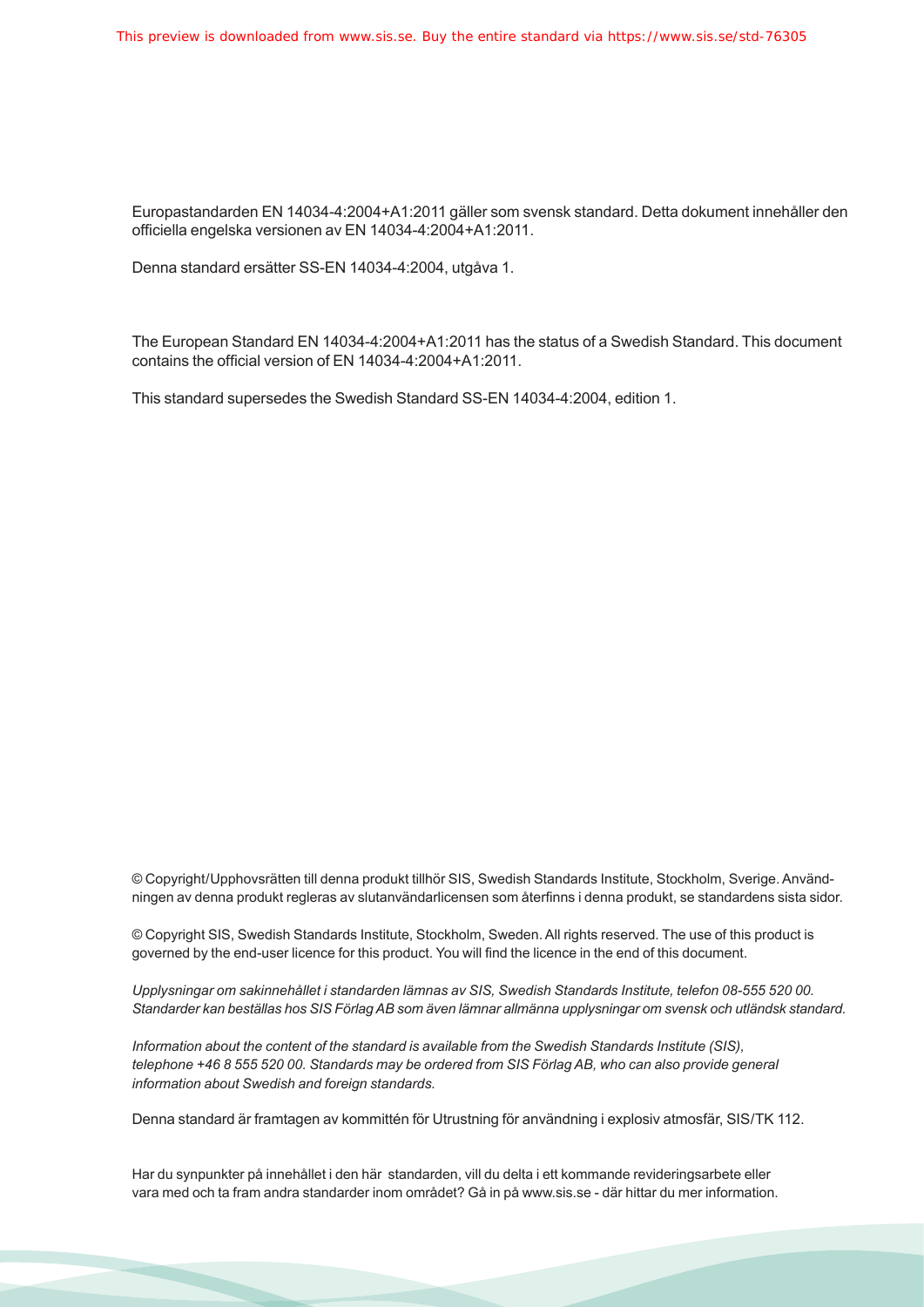This preview is downloaded from www.sis.se. Buy the entire standard via https://www.sis.se/std-76305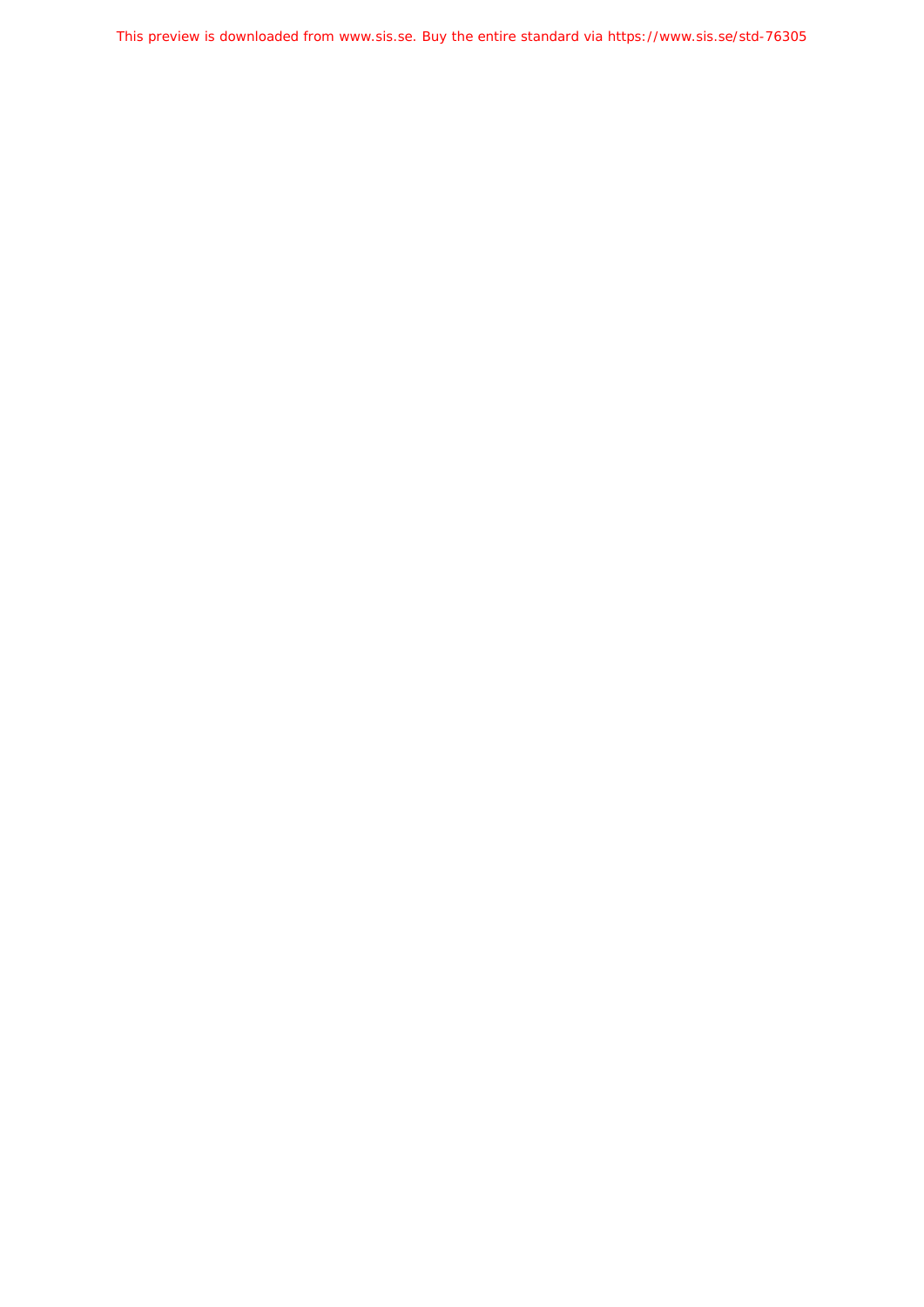## EUROPEAN STANDARD NORME EUROPÉENNE

## **EN 14034-4:2004+A1**

EUROPÄISCHE NORM

January 2011

ICS 13.230 Supersedes EN 14034-4:2004

English Version

### Determination of explosion characteristics of dust clouds - Part 4: Determination of the limiting oxygen concentration LOC of dust clouds

Détermination des caractéristiques d'explosion des nuages de poussière - Partie 4: Détermination de la concentration limite en oxygène CLO des nuages de poussière

 Bestimmung der Explosionskenngrößen von Staub/Luft-Gemischen - Teil 4: Bestimmung der Sauerstoffgrenzkonzentration SGK von Staub/Luft-Gemischen

This European Standard was approved by CEN on 9 July 2004 and includes Amendment 1 approved by CEN on 13 November 2010.

CEN members are bound to comply with the CEN/CENELEC Internal Regulations which stipulate the conditions for giving this European Standard the status of a national standard without any alteration. Up-to-date lists and bibliographical references concerning such national standards may be obtained on application to the CEN-CENELEC Management Centre or to any CEN member.

This European Standard exists in three official versions (English, French, German). A version in any other language made by translation under the responsibility of a CEN member into its own language and notified to the CEN-CENELEC Management Centre has the same status as the official versions.

CEN members are the national standards bodies of Austria, Belgium, Bulgaria, Croatia, Cyprus, Czech Republic, Denmark, Estonia, Finland, France, Germany, Greece, Hungary, Iceland, Ireland, Italy, Latvia, Lithuania, Luxembourg, Malta, Netherlands, Norway, Poland, Portugal, Romania, Slovakia, Slovenia, Spain, Sweden, Switzerland and United Kingdom.



EUROPEAN COMMITTEE FOR STANDARDIZATION COMITÉ EUROPÉEN DE NORMALISATION EUROPÄISCHES KOMITEE FÜR NORMUNG

**Management Centre: Avenue Marnix 17, B-1000 Brussels**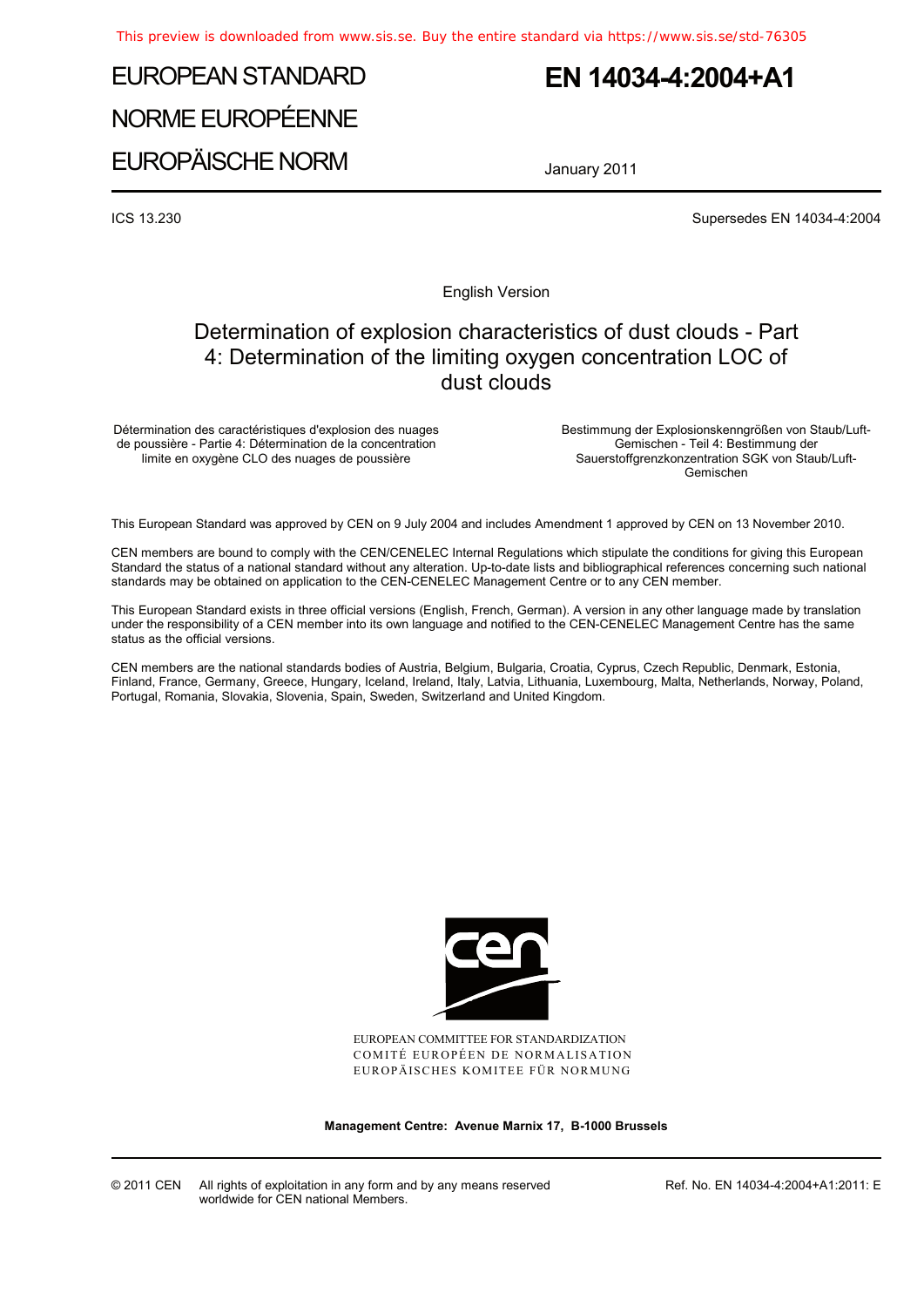SS-EN 14038-4:2004+A1:2011 (E) www.sis.se. Buy the entire standard via https://www.sis.se/std-76305

## **Contents**

| 1          |                                                                                         |  |
|------------|-----------------------------------------------------------------------------------------|--|
| 2          |                                                                                         |  |
| 3          |                                                                                         |  |
| 4          |                                                                                         |  |
| 4.1        |                                                                                         |  |
| 4.2<br>4.3 | Dust dispersion system (dust container, fast acting valve, connecting tube, dust        |  |
|            |                                                                                         |  |
| 4.4        |                                                                                         |  |
| 4.5<br>4.6 |                                                                                         |  |
| 4.7        |                                                                                         |  |
| 4.8        |                                                                                         |  |
| 5          |                                                                                         |  |
| 6          |                                                                                         |  |
| 7          |                                                                                         |  |
| 7.1        |                                                                                         |  |
| 7.2        |                                                                                         |  |
| 8          |                                                                                         |  |
| 9          |                                                                                         |  |
| 10         |                                                                                         |  |
|            |                                                                                         |  |
|            |                                                                                         |  |
|            |                                                                                         |  |
| C.1        |                                                                                         |  |
| C.2        |                                                                                         |  |
| C.3        |                                                                                         |  |
| C.4<br>C.5 |                                                                                         |  |
|            |                                                                                         |  |
|            |                                                                                         |  |
|            | Annex ZA (informative) M) Relationship between this European Standard and the Essential |  |
|            |                                                                                         |  |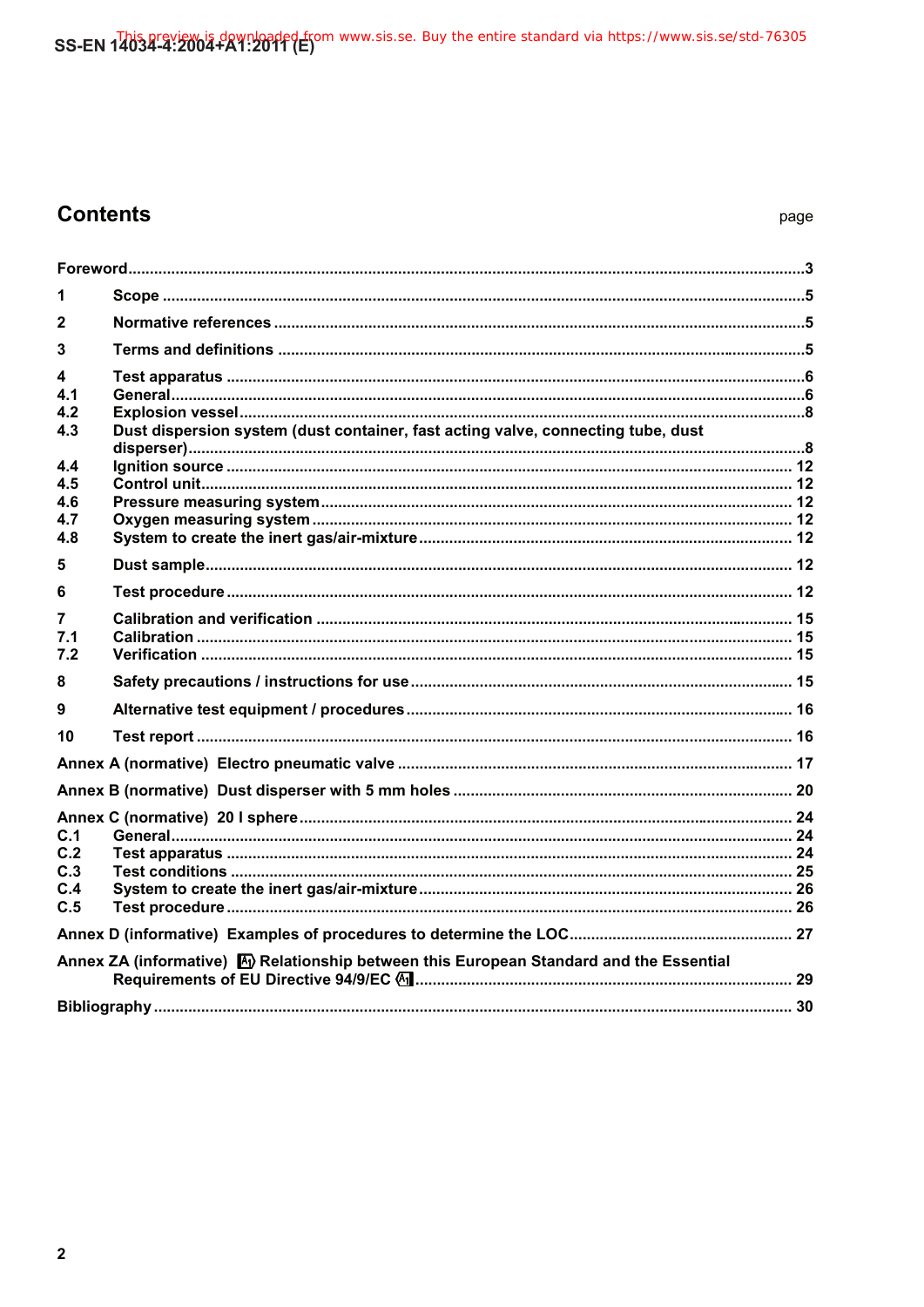### **Foreword**

This document (EN 14034-4:2004+A1:2011) has been prepared by Technical Committee CEN/TC 305 "Potentially explosive atmospheres - Explosion prevention and protection", the secretariat of which is held by DIN.

This European Standard shall be given the status of a national standard, either by publication of an identical text or by endorsement, at the latest by July 2011, and conflicting national standards shall be withdrawn at the latest by July 2011.

Attention is drawn to the possibility that some of the elements of this document may be the subject of patent rights. CEN [and/or CENELEC] shall not be held responsible for identifying any or all such patent rights.

This document includes Amendment 1, approved by CEN on 2010-11-13.

This document supersedes EN 14034-4:2004.

The start and finish of text introduced or altered by amendment is indicated in the text by tags  $A_1$ ,  $A_1$ .

This document has been prepared under a mandate given to CEN by the European Commission and the European Free Trade Association, and supports essential requirements of EU Directive(s).

For relationship with EU Directive(s), see informative Annex ZA, which is an integral part of this document.

This document includes a Bibliography.

This document is one of a series of standards as listed below:

- EN 14034-1,Determination of explosion characteristics of dust clouds Part 1: Determination of the maximum explosion pressure  $p_{\text{max}}$  of dust clouds;
- $\blacksquare$   $\blacksquare$   $\lozenge$  14034-2  $\lozenge$ <sub>I</sub>, Determination of explosion characteristics of dust clouds Part 2: Determination of the maximum rate of explosion pressure rise  $\frac{dp}{dt}_{\text{max}}$  of dust clouds;
- $\overline{F}$   $\overline{F}$  EN 14034-3  $\overline{F}$ , Determination of explosion characteristics of dust clouds Part 3: Determination of the lower explosion limit LEL of dust clouds;
- EN 14034-4, Determination of explosion characteristics of dust clouds Part 4: Determination of the limiting oxygen concentration LOC of dust clouds.

According to the CEN/CENELEC Internal Regulations, the national standards organizations of the following countries are bound to implement this European Standard: Austria, Belgium, Bulgaria, Croatia, Cyprus, Czech Republic, Denmark, Estonia, Finland, France, Germany, Greece, Hungary, Iceland, Ireland, Italy, Latvia, Lithuania, Luxembourg, Malta, Netherlands, Norway, Poland, Portugal, Romania, Slovakia, Slovenia, Spain, Sweden, Switzerland and United Kingdom.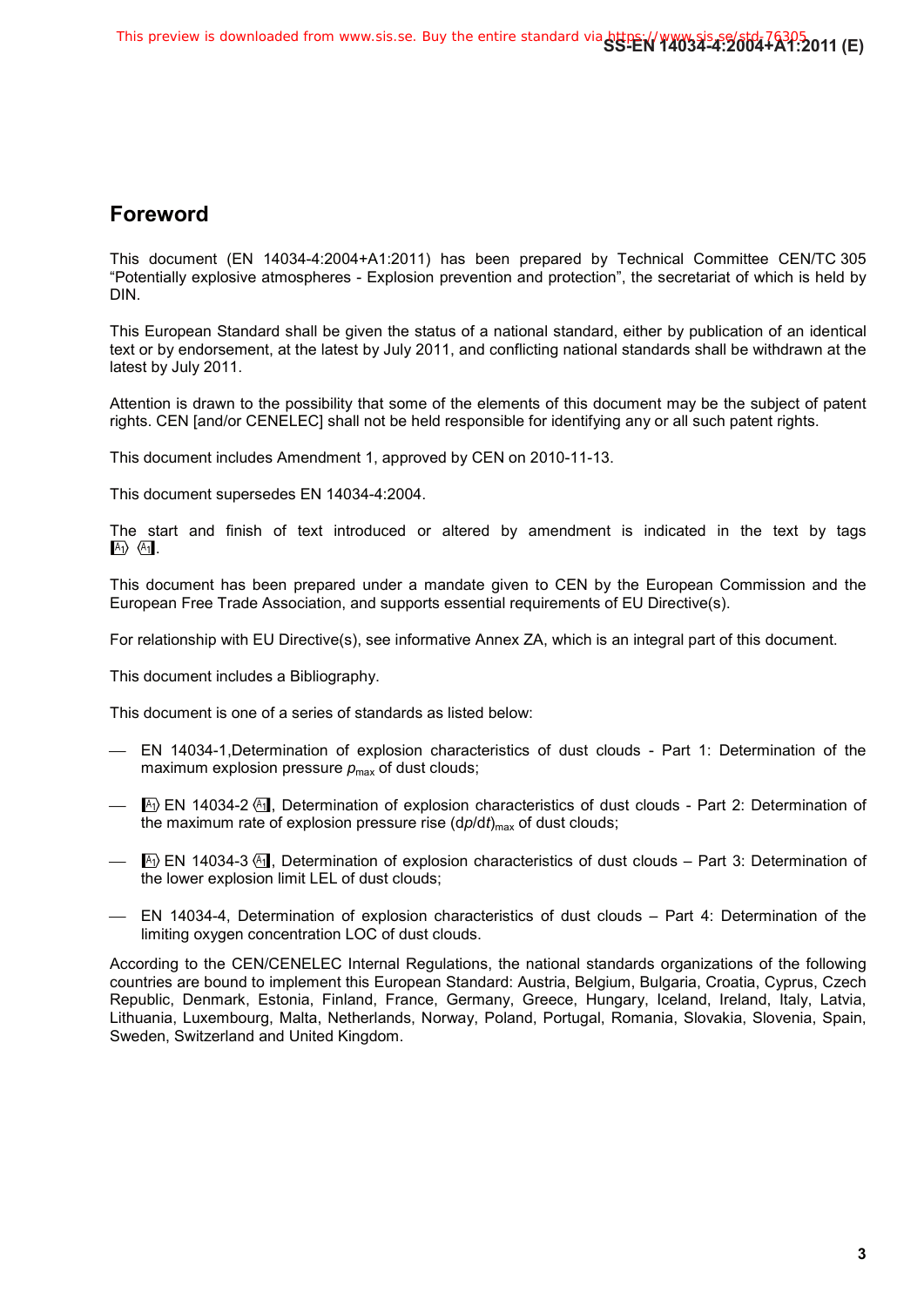### **Introduction**

This document specifies a method for experimental determination of the limiting oxygen concentration of dust/air/inert gas mixtures. The limiting oxygen concentration is the maximum concentration of oxygen of a dust/air/inert gas mixture at which dust explosions cannot occur. The measurement of the limiting oxygen concentration forms the basis for explosion protection by "Inerting".

This limiting oxygen concentration is a safety characteristic used for hazard identification and designing safety measures. This is done by avoidance or reduction of the amount of explosive atmosphere.

 $\overline{A_1}$  deleted text  $\overline{A_1}$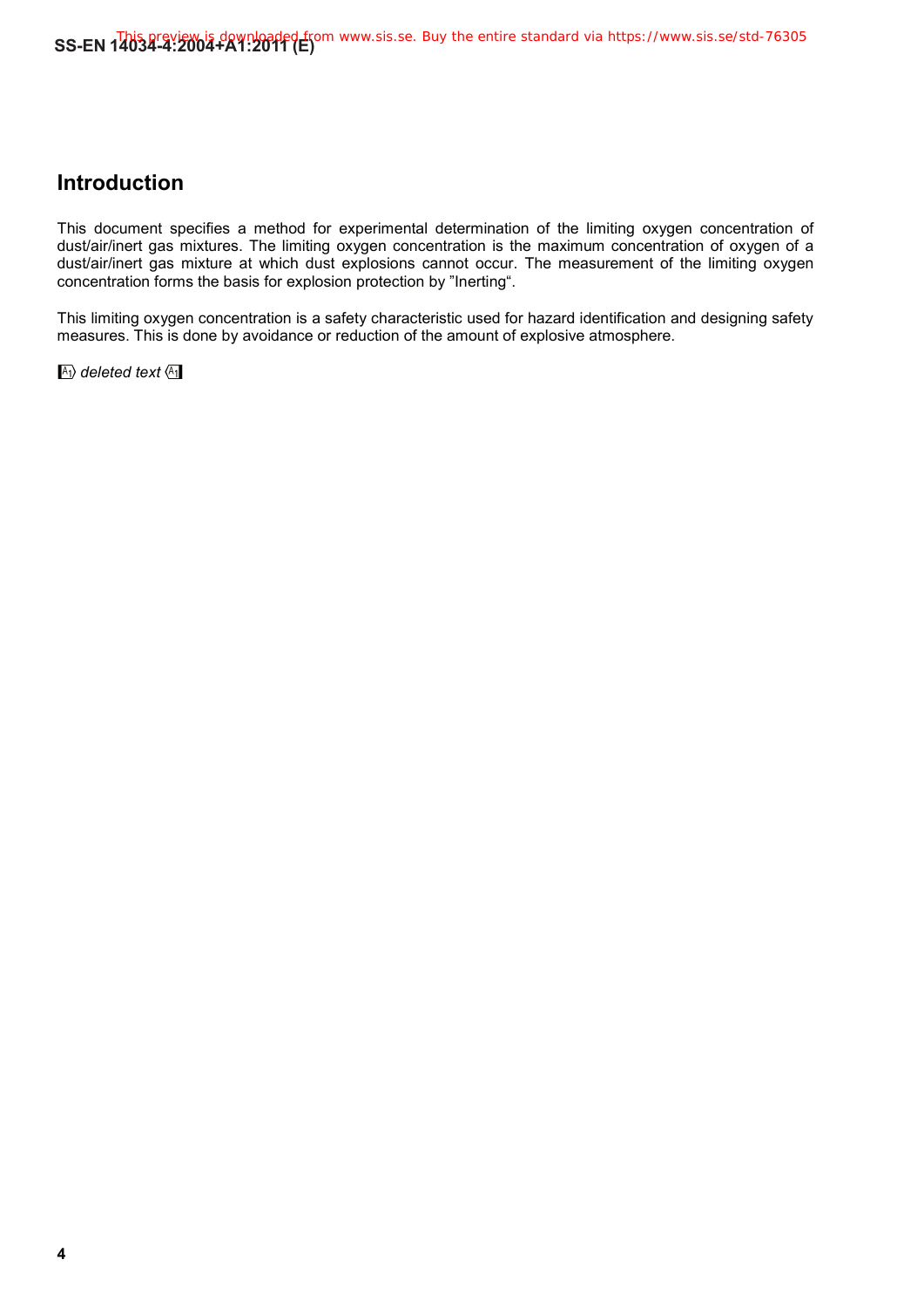#### **1 Scope**

This document describes a test method for the determination of the limiting oxygen concentration of dust clouds in a closed vessel under defined initial conditions of pressure and temperature.

This method is not suitable for use with recognised explosives, like gunpowder and dynamite, substances which do not require oxygen for combustion, pyrophoric substances, or substances or mixtures of substances which may under some circumstances behave in a similar manner. Where any doubt exists about the existence of hazard due to explosive properties, expert advice should be sought.

#### **2 Normative references**

The following referenced documents are indispensable for the application of this document. For dated references, only the edition cited applies. For undated references, the latest edition of the referenced document (including any amendments) applies.

 $\overline{A_1}$  EN 14034-1:2004+A1:2011  $\overline{A_1}$ ; *Determination of explosion characteristics of dust clouds — Part 1: Determination of the maximum explosion pressure p<sub>max</sub> of dust clouds* 

!EN 14034-2:2006+A1:2011; *Determination of explosion characteristics of dust clouds — Part 2: Determination of the maximum rate of explosion pressure rise (dp/dt)<sub>max</sub> of dust clouds*  $\frac{A_1}{A_2}$ 

!EN 14460", *Explosion resistant equipment*

#### **3 Terms and definitions**

For the purposes of this document, the following terms and definitions apply.

#### **3.1**

#### **dust**

small solid particles in the atmosphere which settle out under their own weight, but which may remain suspended in air for some time (includes dust and grit, as defined in ISO 4225).

NOTE Generally maximum particle size will not exceed 500 um.

#### **3.2**

#### **combustible dust**

dust able to undergo an exothermic reaction with air when ignited

NOTE The terms "flammable" and "combustible" are used synonymously.

#### **3.3**

#### **ignition delay**

*t*v

time between the initiation of the dust dispersion and the activation of the ignition source

#### **3.4**

#### **inert gas**

non-flammable gas which will not support combustion and does not react to produce a flammable gas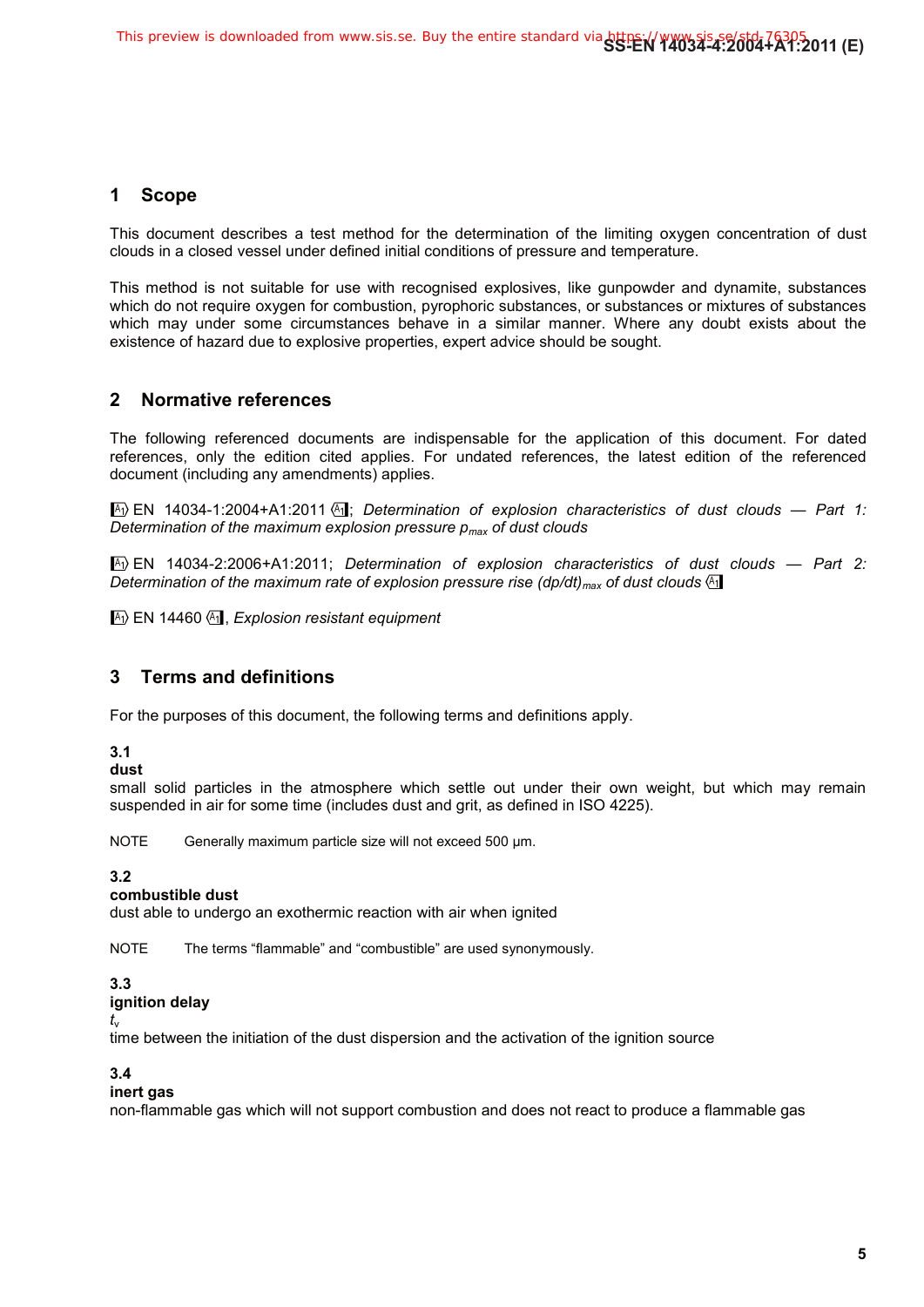#### **3.5**

#### **initial pressure**

*p*i

the pressure in the explosion vessel at the moment of ignition

#### **3.6**

#### **initial temperature**

*T*i

the temperature in the explosion vessel at the moment of ignition

#### **3.7**

#### **limiting oxygen concentration of dust clouds (LOC)**

maximum oxygen concentration in mixture of a combustible dust and air and an inert gas, in which an explosion will not occur, determined under test conditions specified by this document

#### **3.8**

#### **maximum explosion pressure**

*p*max

maximum overpressure occurring in a closed vessel during the explosion of an explosive atmosphere determined under specified test conditions and standard atmospheric conditions

#### **3.9**

#### **maximum rate of explosion pressure rise**

 $(d\rho/dt)_{\text{max}}$ 

maximum value of the pressure rise per unit time during explosions of all explosive atmospheres in the explosion range of a combustible substance in a closed vessel under specified test conditions and standard atmospheric conditions

NOTE This parameter when determined in the 1 m<sup>3</sup> vessel is numerically identical with the parameters  $K_{\text{max}}$ (ISO 6184-1) and  $K_{St}$  (VDI 2263-1) but the units of the latter are bar  $\cdot$  m  $\cdot$  s<sup>-1</sup> whereas the unit of the (d*p*/d*t*)<sub>max</sub> is bar  $\cdot$  s<sup>-1</sup>.

#### **4 Test apparatus**

#### **4.1 General**

The standard test apparatus to determine limiting oxygen concentrations is an explosion pressure resistant vessel of 1 m<sup>3</sup>, as used for the determination of the maximum explosion pressure, the maximum rate of explosion pressure rise  $(K<sub>St</sub>-value)$  and the lower explosion limit of dust clouds.

The main components of the test apparatus are

- the explosion vessel;
- the dust dispersion system;
- the ignition source;
- the control unit;
- the pressure measuring system;
- the oxygen measuring system;
- the system to create the inert gas/air-mixture.
- NOTE The 20 I sphere apparatus is an alternative explosion vessel for these determinations (see annex C).